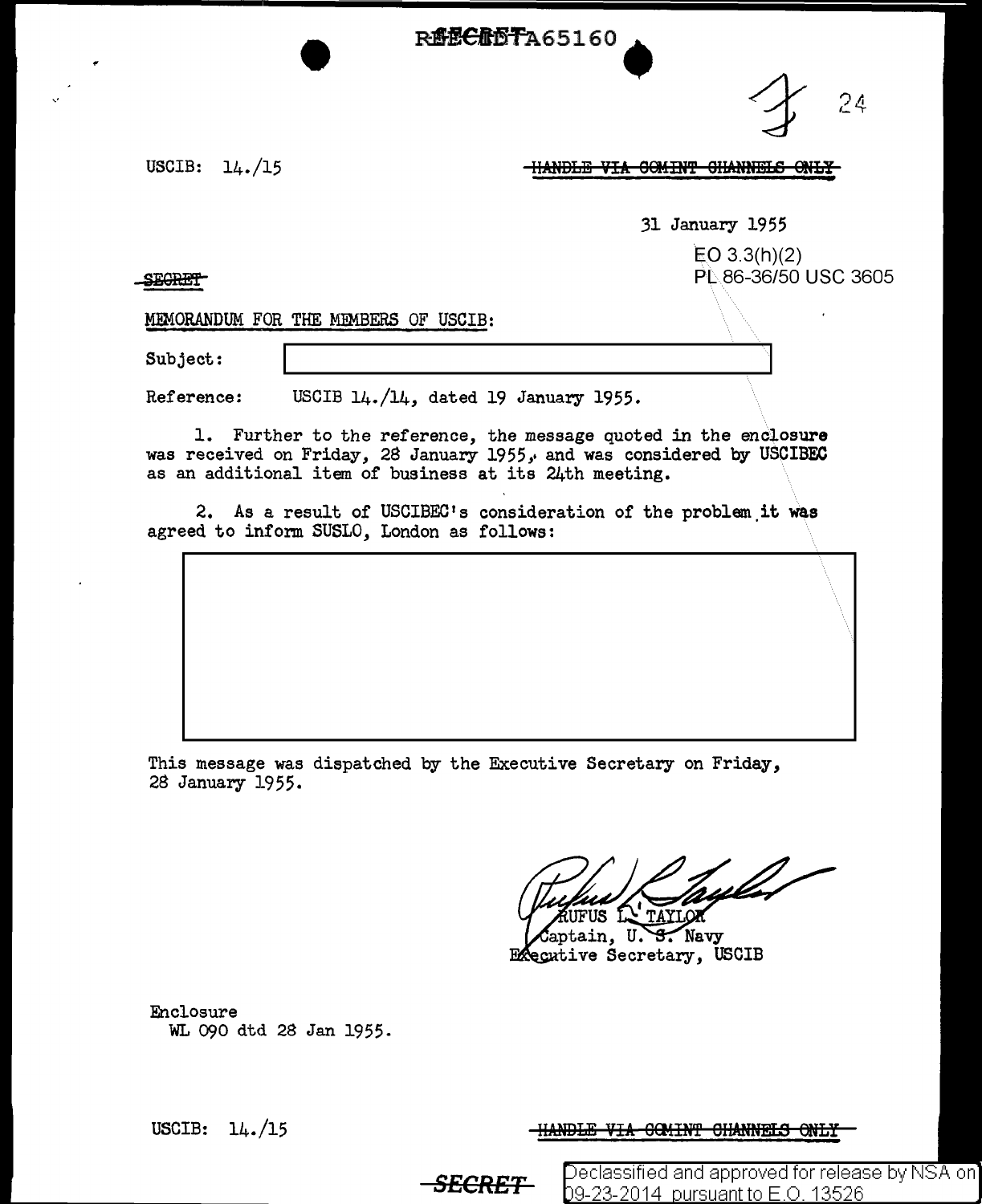

EO 3.3(h)(2) PL 86-36/50 USC 3605

OPERATIONAL IMMEDIATE

**SEGRET** 

 $\mathbf{r}$ 

 $\ddot{\phantom{a}}$ 



Enclosure with 14./15 dtd 31 Jan 1955.

 $\blacksquare$ 

## **SECRET**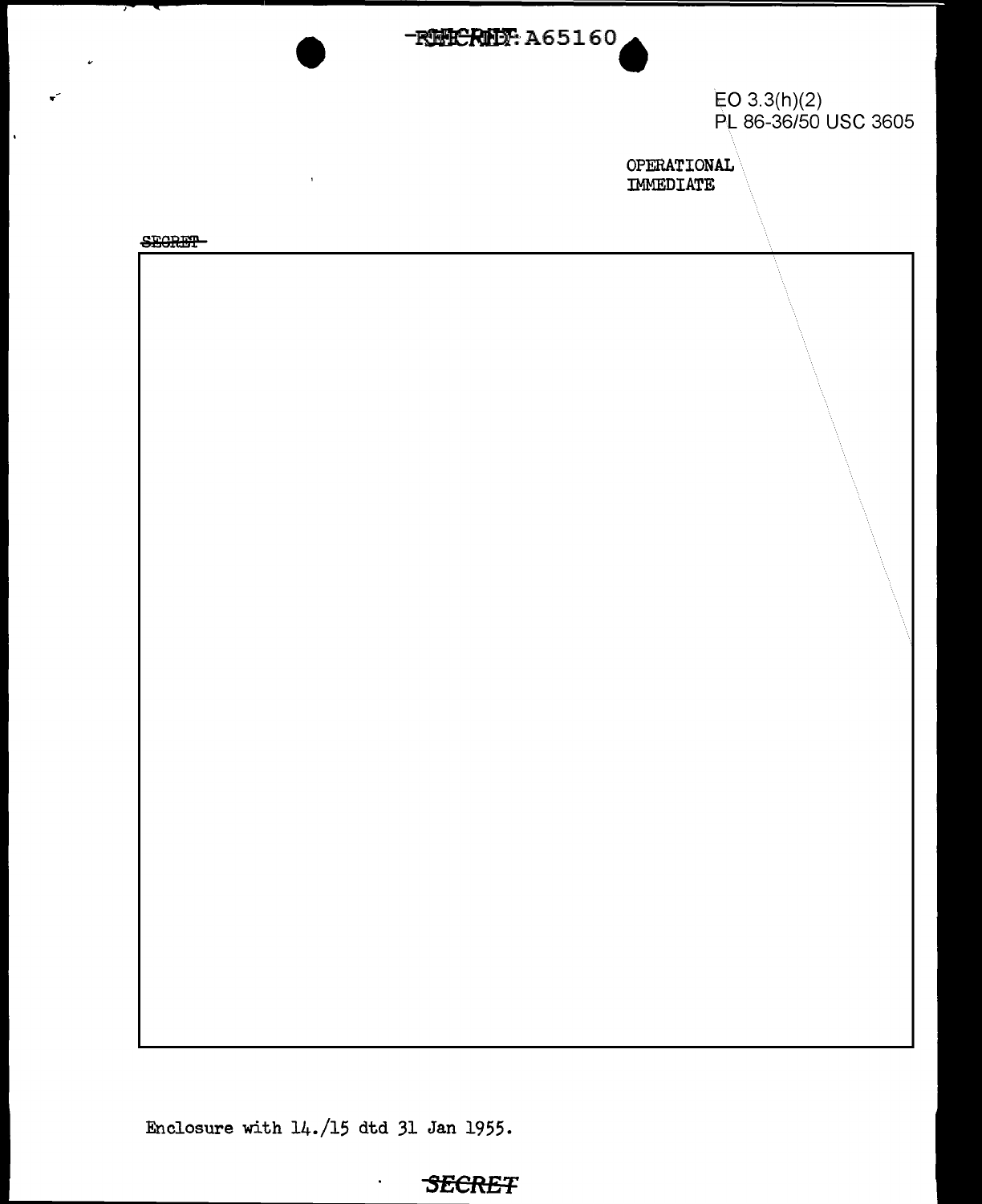**ROP SHOREG5160** 

USCIB:  $14.14$ 

HANDLE VIA COMINT CHANNELS ONLY

19 January 1955  $24$ 

## TOP SECRET

MEMORANDUM FOR THE MEMBERS OF USCIB:

 $\bullet$ 

Subject:

Reference: USCIB 14./12 dated 22 December 1954.

Further to the reference, the following communications on the subject been received from SUSLO, London:

 $\ddot{\cdot}$ 

a. (15 Jan 55) "British Board of Trade and USFOA met Paris 13 Jan. Unable resolve difficulties. Meeting called 17 Jan London and 3.3(h)(2) American Embassy and Miss Worthing of State requested SUSLO PL 86-36/50 USC 3605 attend as consultant. Will advise results."

> b. (18 Jan 55) "Worthing, Minners, Maurice Williams (Local CIA), Pulling and Guy Stephens met with Gresswill and McClintock (Ministry of Defense), McEven (Assistant Director, JIB), Todd (JIB), ) on 17 January.

> > PL 86-36/50 USC

ptain. U. S. Navy Executive Secretary, USCIB

USCIB:  $14.1/$ 

HANDLE VIA COMINT CHANNELS ONLY



 $\mathbf{f}$